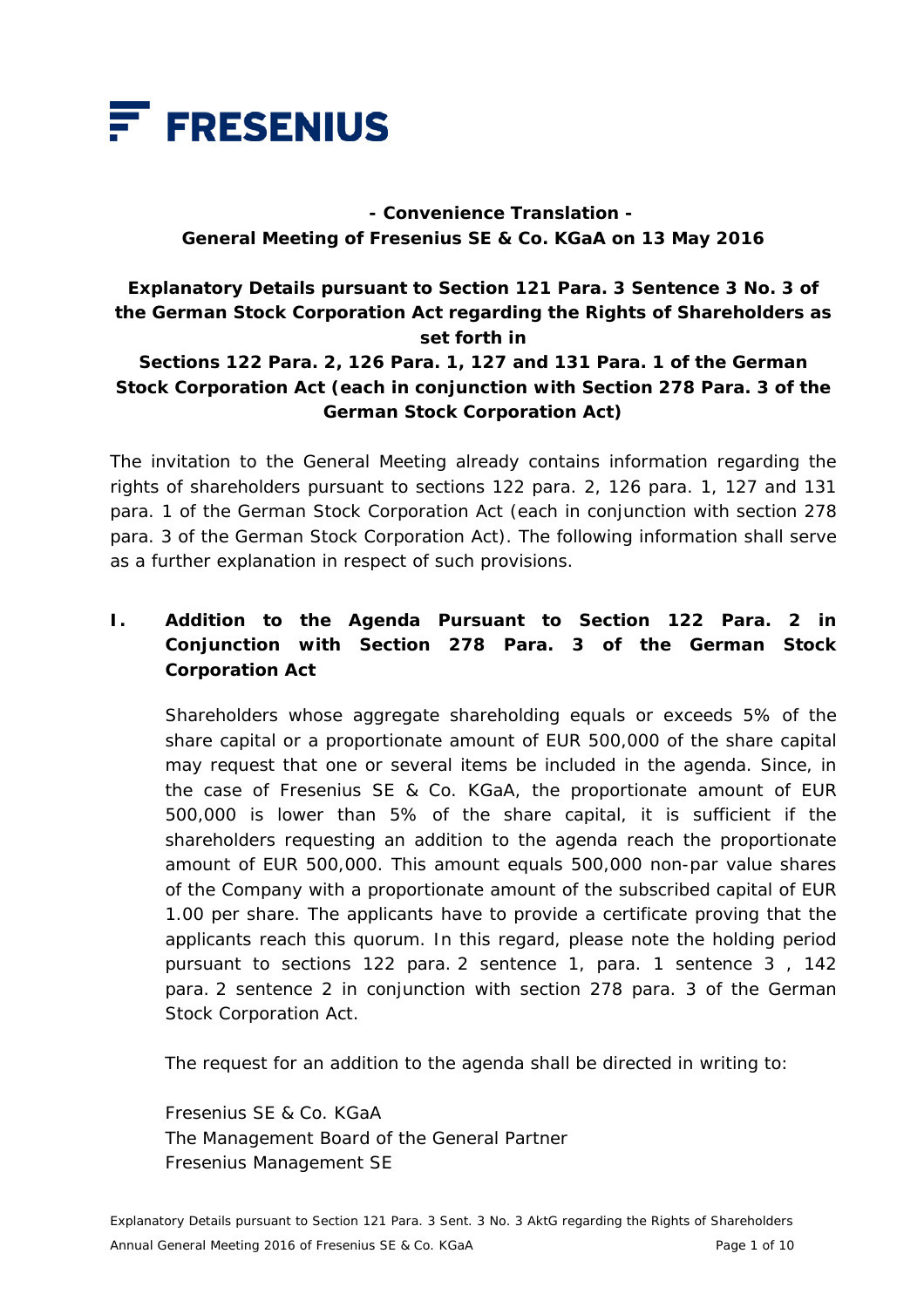

 Attn. Dr. Jürgen Götz Else-Kröner-Straße 1 61352 Bad Homburg v.d.H.

 The request must be received by the Company at the above mentioned address at least 30 days prior to the General Meeting. Thus, the last permissible day of receipt is 12 April 2016, 24:00 hrs CEST. Each new item must be substantiated or accompanied by a proposal for resolution.

 Additions to the agenda which are to be published and have not already been published together with the convening notice will be published in the Federal Gazette (*Bundesanzeiger*) without undue delay following the receipt of the request and transmitted for publication to such media which are reasonably expected to disseminate the information in the entire European Union. Such additions to the agenda – as well as the admissible request for an addition itself – are also published on the website www.fresenius.com in the area Investors/Annual General Meeting. The Company will notify about the amended agenda in accordance with section 125 para. 1 sentence 3, para. 2 and 3 of the German Stock Corporation Act in conjunction with section 278 para. 3 of the German Stock Corporation Act.

 These shareholder rights are based on the following provisions of the German Stock Corporation Act (excerpts):

Section 122 para. 1 and para. 2 of the German Stock Corporation Act\*

- (1) A general meeting shall be convened if shareholders having an aggregate shareholding amounting to one-twentieth of the share capital request this in writing, stating the purpose and the reasons therefor; the request shall be directed to the management board. The articles of association may provide that the right to request calling of a general meeting shall require a different form and the holding of a lower portion of the share capital. Section 142 para. 2 sentence 2 shall apply analogously.
- (2) In the same way, shareholders with an aggregate shareholding of one-twentieth of the share capital or the proportionate amount of EUR 500,000 may request that items be put on the agenda and be published. Each new item must be substantiated or accompanied by a proposal for resolution. The request within the meaning of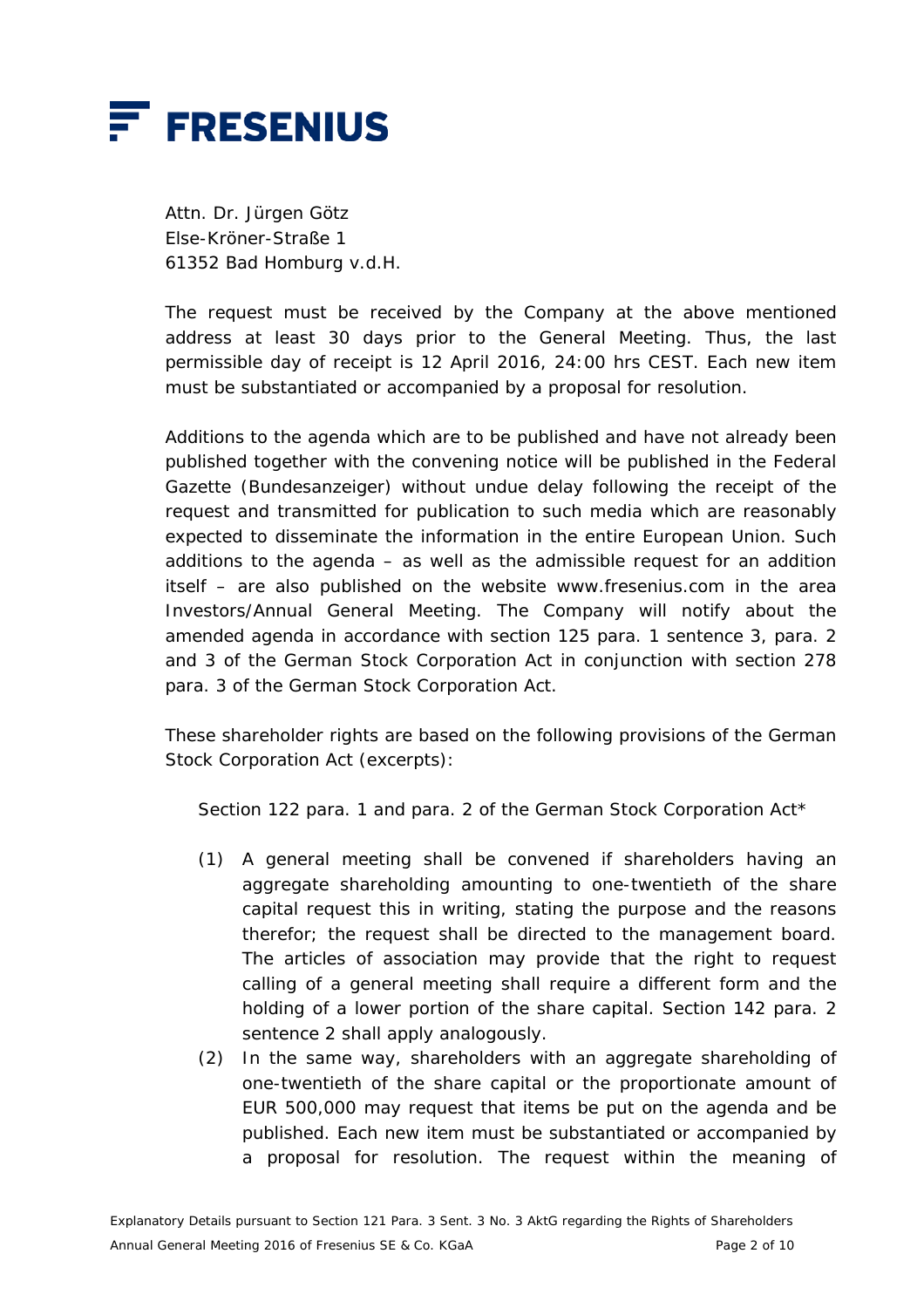

sentence 1 must have been received by the company at least 24 days, and in the case of listed companies at least 30 days, prior to the meeting; for the purpose of calculating the above time period, the day of receipt shall not be counted.

\*) Section 122 of the German Stock Corporation Act (AktG) has been changed by the Stock Corporation Amendment Act (Aktienrechtsnovelle 2016) of 22 December 2016, published on 30 December 2015 (BGBl. I, Nr. 55, 2565). Pursuant to section 26h para. 4 of the Introductory Act of the Stock Corporation Act (EGAktG) section 122 in the quoted version valid until 30 December 2015 is applicable for requests, which have been received by the company until 1 June 2016. Therefore the quoted section 122 is applicable for requests concerning the General Meeting of Fresenius SE & Co. KGaA on the 13 May 2016.

Section 142 para. 2 sent. 2 of the German Stock Corporation Act

 The applicants must furnish evidence that they have been the holders of the shares for at least three months prior to the date of the general meeting and will continue to hold the shares until a decision on the petition is rendered.

#### **II. Motions and Election Proposals by Shareholders (Sections 126 Para. 1 and 127 German Stock Corporation Act)**

 Pursuant to section 126 para. 1 of the German Stock Corporation Act in conjunction with section 278 para. 3 of the German Stock Corporation Act, counter motions of shareholders against a proposal of the general partner and/or the Supervisory Board with respect to a certain item on the agenda, including the shareholder's name, a statement of grounds for the motion and any comments of the management, if any, are to be made available on the website of the Company, provided that the shareholder has sent the counter motion to the address set out below no later than 14 days prior to the General Meeting of the Company. Thus, the last permissible day of receipt is 28 April 2016, 24:00 hrs CEST.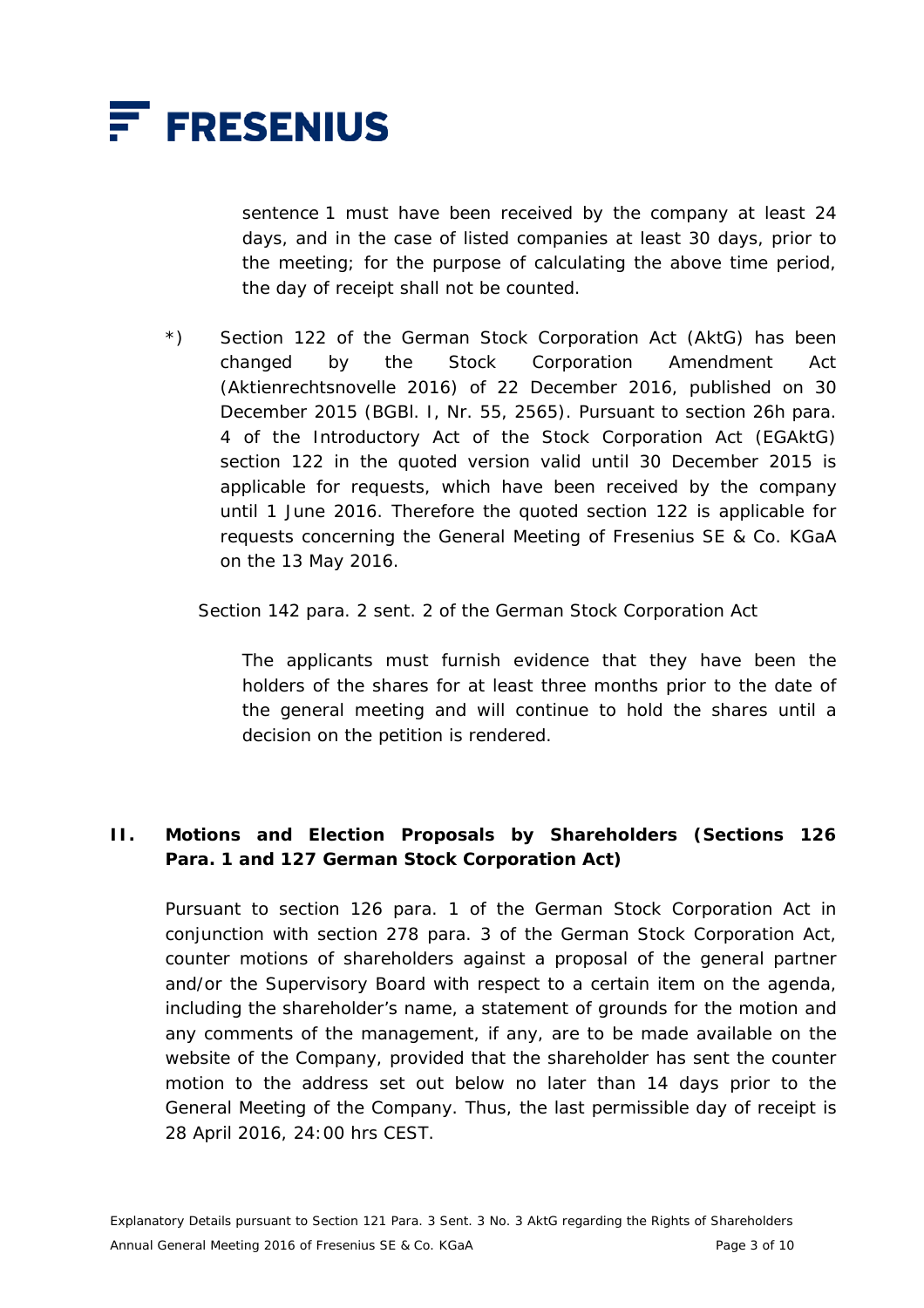

 A counter motion and the grounds therefor need not be made available if one of the exclusions pursuant to section 126 para. 2 of the German Stock Corporation Act in conjunction with section 278 para. 3 of the German Stock Corporation Act exists. The provisions of section 126 para. 2 German Stock Corporation Act read as follows:

- (2) A counter motion and the grounds therefor need not be made available where
	- 1. the management board would become criminally liable by reason of making available the counter motion and the grounds therefor,
	- 2. the counter motion would result in a resolution of the general meeting which is illegal or violates the articles of association,
	- 3. the grounds contain statements which are manifestly false or misleading in material respects or which are libellous,
	- 4. a counter motion of such shareholder based on the same facts has already been made available regarding a general meeting of the Company pursuant to section 125,
	- 5. the same counter motion of such shareholder on essentially identical grounds has already been made available pursuant to section 125 in respect of at least two general meetings of the company within the past five years and at such general meetings less than one-twentieth of the share capital represented voted in favour of such counter motion,
	- 6. the shareholder indicates that he will neither attend nor be represented at the general meeting, or
	- 7. the shareholder failed within the past two years at two general meetings to make or cause to be made on his behalf a counter motion communicated by him.

 The statement of grounds need not be made available if it exceeds a total of 5,000 characters.

 Pursuant to section 126 para. 3 of the German Stock Corporation Act in conjunction with section 278 para. 3 of the German Stock Corporation Act the general partner may combine several counter motions and their statements of grounds if several shareholders make counter motions in respect of the same subject matter to be resolved.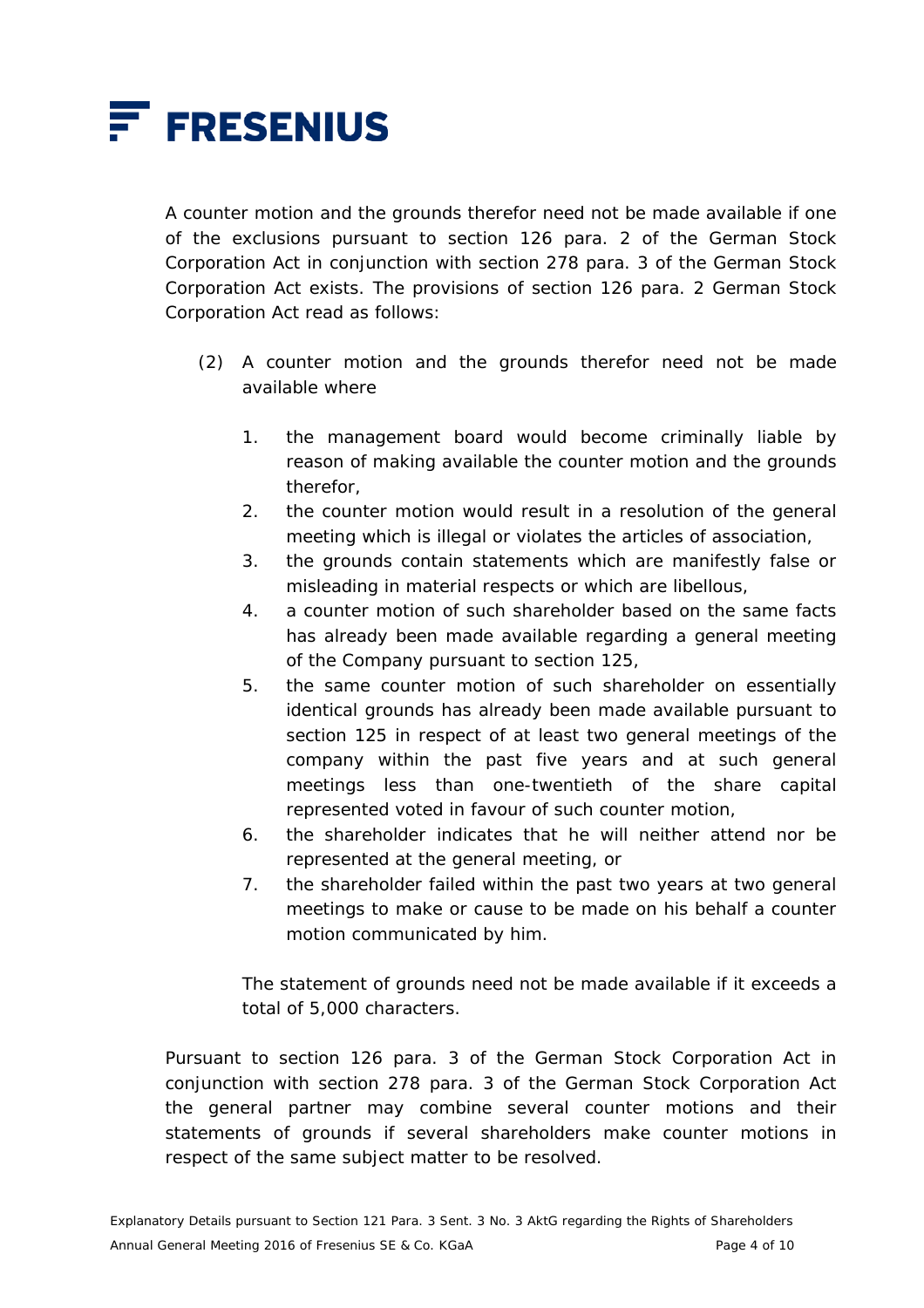

The right of every shareholder to make counter motions regarding the various agenda items during the General Meeting even without prior communication to the Company remains unaffected. This right results from section 124 para. 4 sentence 2 in conjunction with section 278 para. 3 of the German Stock Corporation Act. According to this provision, no publication is required for the adoption of resolutions on motions made in respect of agenda items. Section 126 of the German Stock Corporation Act in conjunction with section 278 para. 3 of the German Stock Corporation Act only stipulates the conditions under which the Company is obliged to make counter motions communicated by shareholders prior to a general meeting available.

 We point out that any counter motions which have been sent to the Company in advance in due time will be considered only if they are made orally during the meeting.

 The above explanations apply accordingly to election proposals regarding a member of the Supervisory Board or an external auditor to be elected at the General Meeting (section 127 of the German Stock Corporation Act in conjunction with section 278 para. 3 of the German Stock Corporation Act). Unlike counter motions, shareholders do not have to provide a statement of grounds for election proposals. Election proposals do not have to be made available in the cases provided for in section 126 para. 2 of the German Stock Corporation Act and if they do not contain the information pursuant to section 124 para. 3 sentence 4 and section 125 para. 1 sentence 5 of the German Stock Corporation Act in conjunction with section 278 para. 3 of the German Stock Corporation Act. Accordingly, an admissible proposal for the election of a natural person has to contain the name, the exercised profession and the place of residence of the nominee, in case of a proposal for the election of a company the corporate name and registered office (section 124 para. 3 sentence 4 of the German Stock Corporation Act in conjunction with section 278 para. 3 of the German Stock Corporation Act). Furthermore, in case of an election of members of the Supervisory Board, information on their membership in other supervisory boards the constitution of which is required by law has to be added; information on their membership in comparable domestic and foreign supervisory bodies of business undertakings should be added (section 125 para. 1 sentence 5 of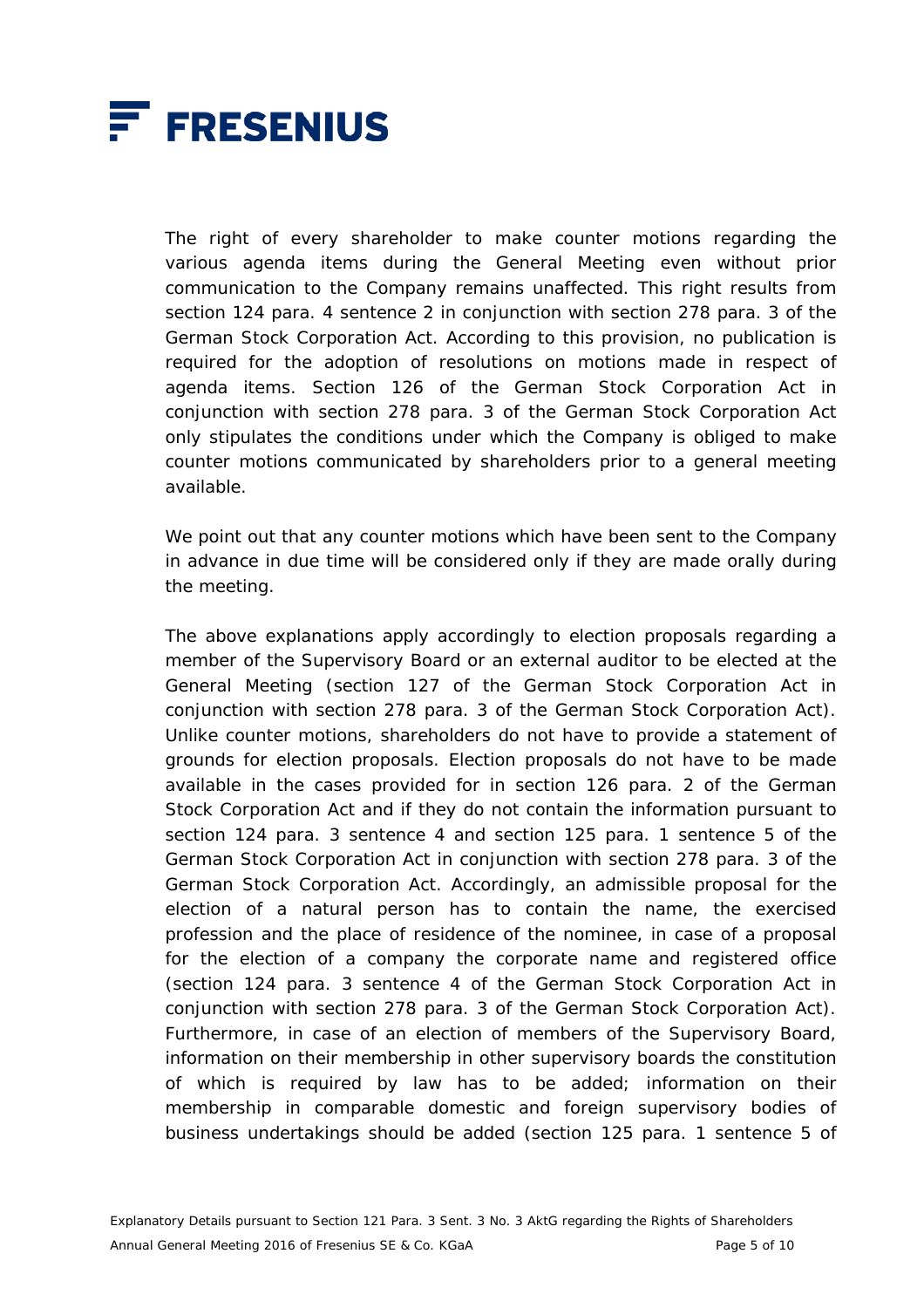

the German Stock Corporation Act in conjunction with section 278 para. 3 of the German Stock Corporation Act).

 Any shareholder motions (including the statement of grounds therefor) and election proposals pursuant to section 126 para. 1 and section 127 in conjunction with section 278 para. 3 of the German Stock Corporation Act shall be sent exclusively to:

 Fresenius SE & Co. KGaA Investor Relations Else-Kröner-Straße 1 61352 Bad Homburg v.d.H. Telefax: +49 (0) 61 72 / 608-24 88 E-mail to: ir-fre@fresenius.com

 Any motions and proposals for election of shareholders which are to be made available (including the shareholder's name and – in case of motions – the statement of grounds therefor) will be made available after their receipt on the website www.fresenius.com under Investors/Annual General Meeting. Any comments of the management, if any, will also be published on that website.

 The above shareholder rights are based on the following provisions of the German Stock Corporation Act (in addition to the provisions of section 126 para. 2 German Stock Corporation Act which have already been cited above).

Section 126 para. 1 and 3 of the German Stock Corporation Act

(1) Motions by shareholders, including the shareholder's name, a statement of grounds for the motion and any comments of the management, are to be made available to the relevant persons to be notified in accordance with section 125 para. 1 to 3 German Stock Corporation Act under the conditions set forth therein, provided that the shareholder has sent to the relevant address stated in the convening notice a counter motion against a proposal of the management board and the supervisory board with respect to a particular item of the agenda, including a statement of grounds for the counter motion, no later than 14 days prior to the meeting of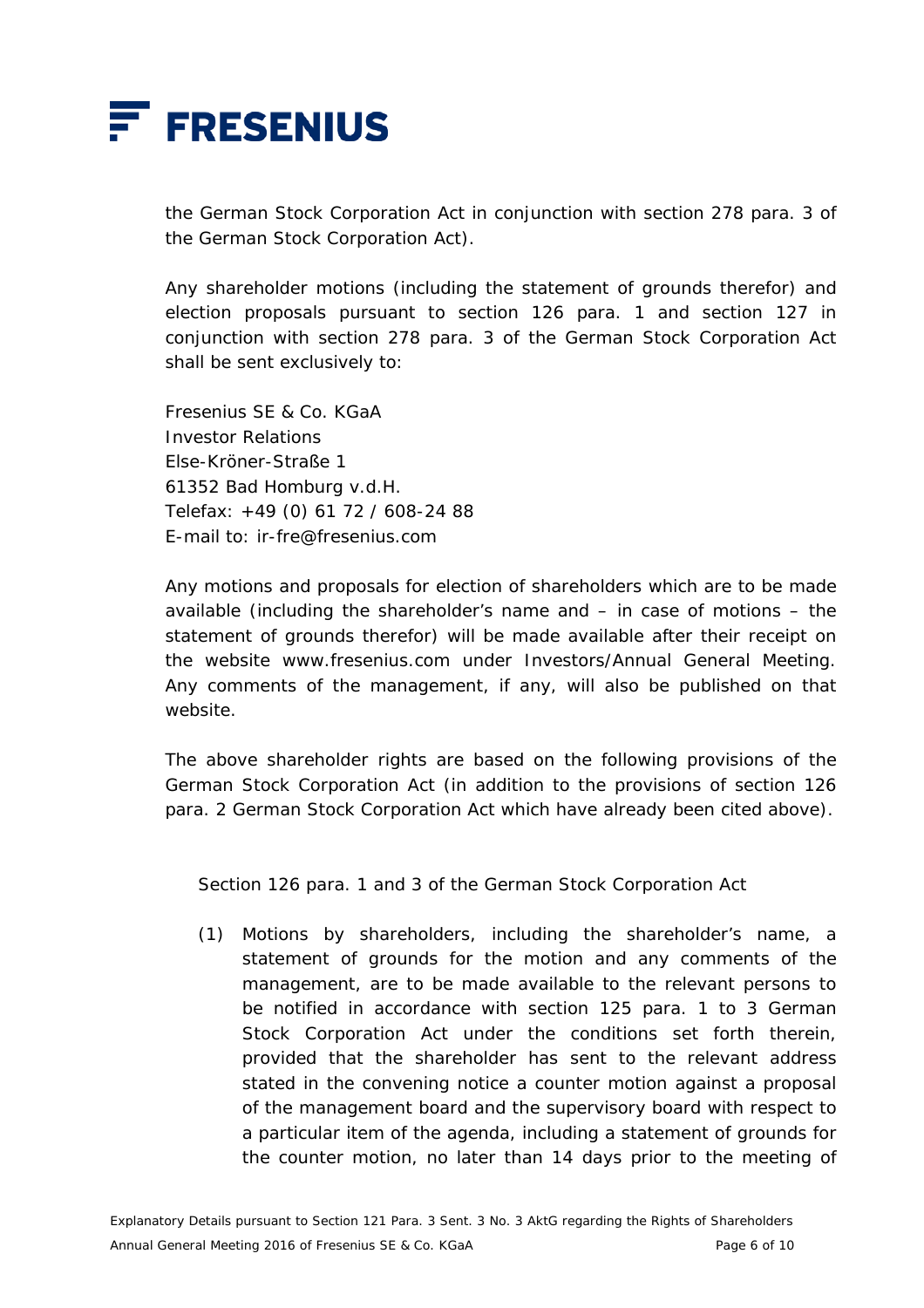

the company. For the purposes of calculating such time period, the day of receipt shall not be counted. In the case of listed companies, the aforementioned information must be made available on the website of the company. Section 125 para. 3 shall apply mutatis mutandis.

(3) If several shareholders make counter motions in respect of the same subject matter to be resolved, the management board may combine such counter motions and the respective statements of grounds.

Section 127 sentences 1 to 3 of the German Stock Corporation Act

 Section 126 shall apply analogously to a proposal by a shareholder for the election of members of the supervisory board or external auditors. Such proposal need not be substantiated. The management board is under no obligation to make available the proposal unless it contains the information required under section 124 para. 3 sentence 4 and section 125 para. 1 sentence 5.

## **III. Shareholders' Information Rights (Section 131 Para. 1 of the German Stock Corporation Act in conjunction with section 278 para. 3 of the German Stock Corporation Act)**

 In the General Meeting, each shareholder and shareholder's representative may request from the general partner information on the matters of the Company to the extent that such information is necessary for a proper evaluation of the relevant item on the agenda (cf. section 131 para. 1 of the German Stock Corporation Act in conjunction with section 278 para. 3 of the German Stock Corporation Act). The information right also extends to the Company's legal and business relationships with any affiliated company as well as to the situation of the Group and the companies included in the consolidated financial statements.

 Requests for information will in principle be made orally at the General Meeting during the discussion.

 The information shall comply with the principles of conscientious and accurate accounting. The general partner may refuse to provide information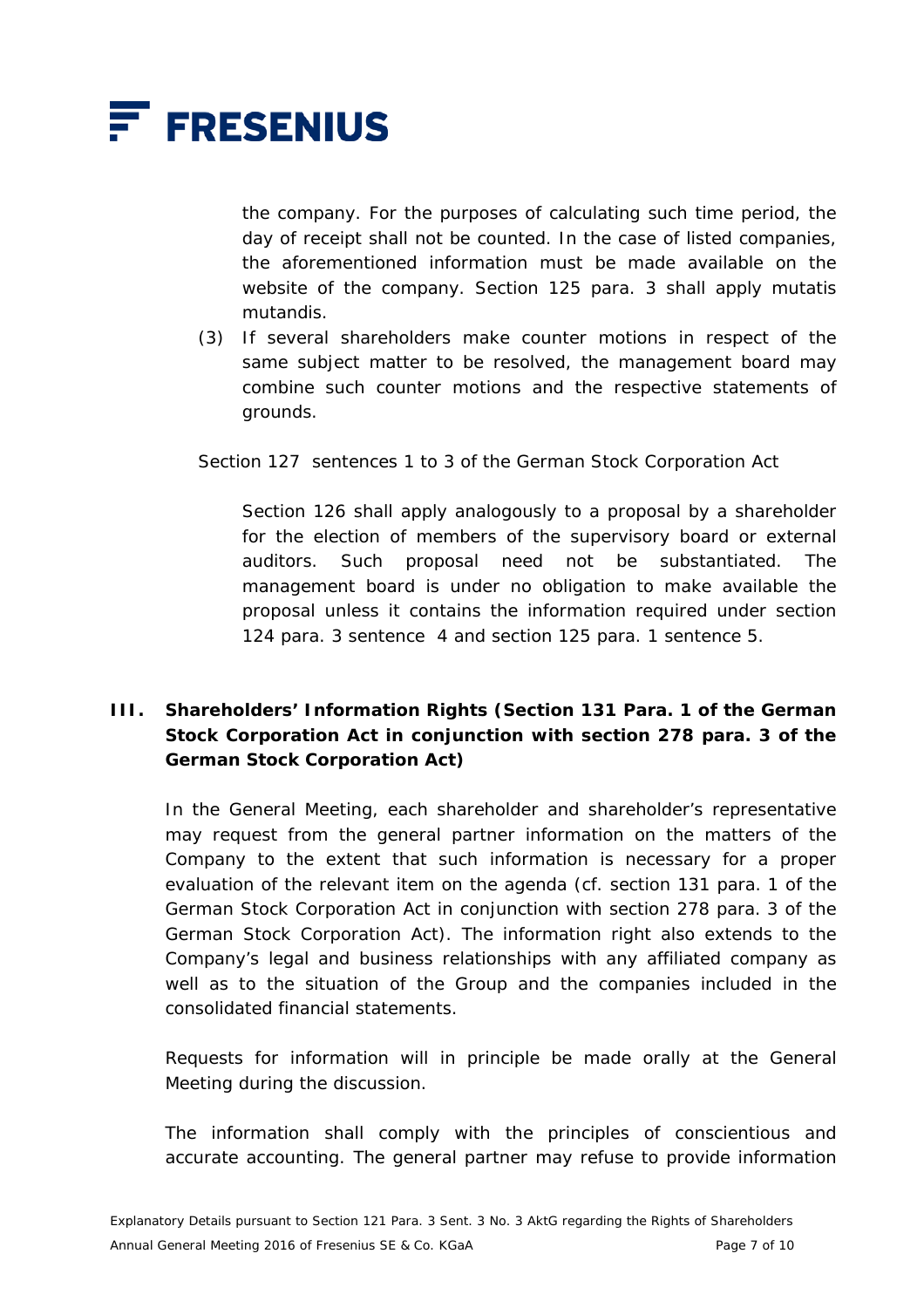

under the conditions set forth in section 131 para. 3 German Stock Corporation Act. The provisions of section 131 para. 3 of the German Stock Corporation Act read as follows:

- (3) The management board may refuse to provide information
	- 1. to the extent that the provision of such information is, according to sound business judgement, likely to cause material damage to the company or an affiliated company;
	- 2. to the extent that such information relates to tax valuations or the amount of certain tax liabilities;
	- 3. regarding the difference between the value at which items are shown in the annual balance sheet and the higher market value of such items, unless the general meeting is to approve the annual financial statements;
	- 4. regarding the accounting and valuation methods, to the extent that disclosure of such methods in the notes suffices to provide a fair view of the actual asset, financial and profit situation of the company within the meaning of section 264 para. 2 of the German Commercial Code; the foregoing shall not apply if the general meeting is to approve the annual financial statements;
	- 5. to the extent that the provision of the information would render the management board criminally liable;
	- 6. to the extent that, in the case of credit institutions or financial services institutions, information on accounting and valuation methods applied and set-offs made need not be given in the annual financial statements, the annual report, the consolidated financial statements or the consolidated annual report;
	- 7. to the extent that the information is continuously accessible on the website of the company for a period of at least seven days prior to and during the general meeting.

 The provision of information may not be refused for any other reasons.

 Pursuant to Article 17 para. 2 of the Articles of Association, the chairman of the meeting may reasonably restrict the time for shareholders' question right and right to speak; in particular, he has the right to determine a reasonable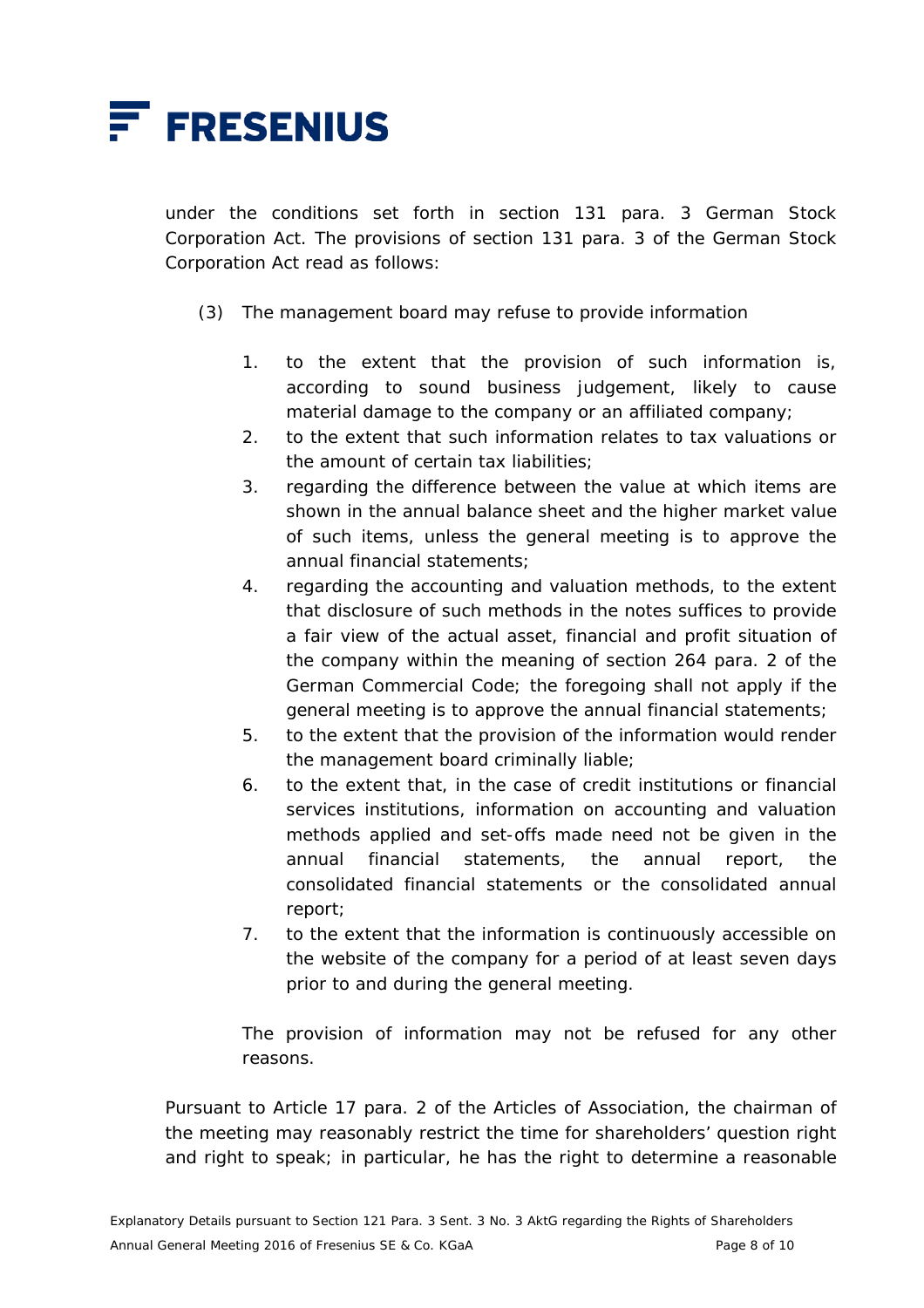

time frame for the discussions on the individual agenda items, or for individual questions and statements at the beginning or during the General Meeting. However, the shareholders' right to receive answers to questions already raised under the conditions set out in section 131 para. 1 of the German Stock Corporation Act remains unaffected by those restrictions of the question right and the right to speak.

 These shareholder rights are based on the following provisions of the German Stock Corporation Act and the Articles of Association (in addition to the provisions of section 131 para. 3 of the German Stock Corporation Act which have already been cited above):

Section 131 para. 1, 2, 4 and 5 of the German Stock Corporation Act

- (1) At the general meeting, each shareholder shall upon request be provided with information by the management board regarding the matters of the company to the extent that such information is necessary for a proper evaluation of the relevant item on the agenda. The duty to provide information shall also extend to the company's legal and business relations with any affiliated company. If a company makes use of the simplified procedure pursuant to section 266 para. 1 sentence 3, section 276 or section 288 of the German Commercial Code, each shareholder may request that the annual financial statements be presented to him at the general meeting on such annual financial statements in the form that would have been used if such provisions on simplified procedure had not been applied. The duty of the management board of a parent company (section 290 para. 1, 2 of the German Commercial Code) to provide information at the general meeting in which the consolidated financial statements and the consolidated annual report are presented shall also extend to the situation of the group and the companies included in the consolidated financial statements.
- (2) The information provided shall comply with the principles of conscientious and accurate accounting. The articles of association or the rules of procedure pursuant to section 129 German Stock Corporation Act may entitle the chairman of the meeting to set a reasonable time limit for shareholders' questions or speeches, and to determine more detailed rules in this respect.